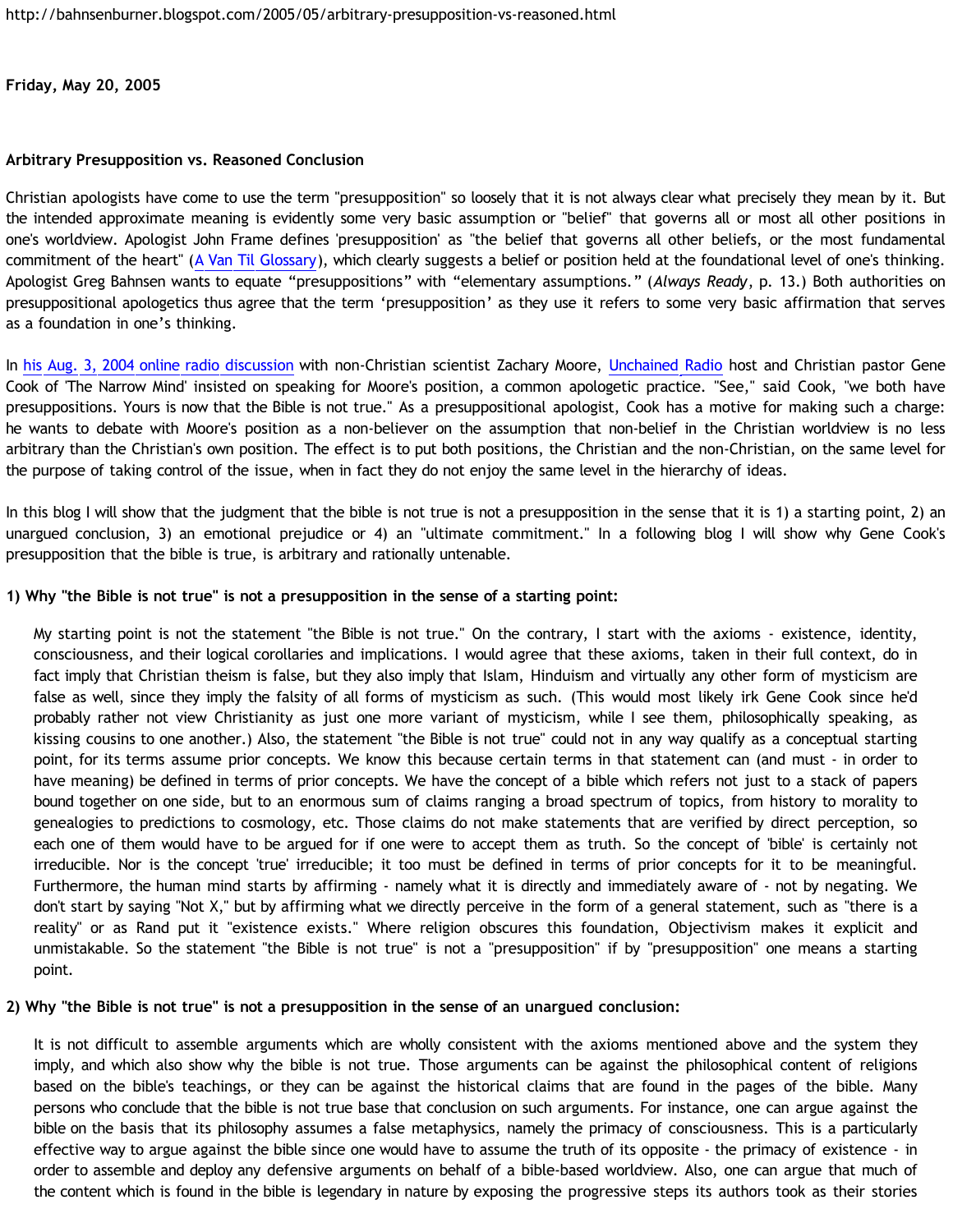grew wider and wider in legend, thus showing why one should not accept its historical claims as truth. Moreover, the claim that the bible is true assumes that the bible is internally uniform, and this is untenable (see these essays by [G.A. Wells](http://www.infidels.org/library/modern/g_a_wells/)). So the claim "the Bible is not true" is not a presupposition in the sense of an unargued conclusion. In fact, it is a conclusion that can be soundly defended on a philosophical basis which even Christians have to assume and make use of in order to think at all.

#### **3) Why "the Bible is not true" is not a presupposition in the sense of an emotional prejudice:**

In my worldview, emotions are not the arbiter of truth. On the contrary, reason is our only guide to knowledge and truth. In fact, people believe the bible either because they find some of its claims comforting for some reason, or because they're afraid its threats might be true. Consequently, if any worldview can be said to be based on an appeal to emotion, it is the one that takes the bible seriously for such reasons.

Contrary to the supposition that all atheists are atheists on account of their emotions, many atheists themselves are in fact former believers whose deconversion was a very painful emotional process. Many persons who were nurtured on the idea that there is a cosmic father figure watching over them and caring for their needs and directing their future course, experienced deep personal trauma when they discovered that there is no such thing and had to face the fact that they have to look out for themselves. Indeed, those who once thought that they could count on prayers to overcome obstacles or cure diseases or other ailments, are often left intensely disappointed when they realize that prayer not only fails, but that recourse to prayer can only imply intellectual surrender in life (which is essentially what presuppositionalism encourages when it speaks against so-called "autonomous reasoning").

Many theists argue that individuals turn atheist because are put off by religion's strict prohibitions on certain kinds of actions, particularly those which result in personal pleasure, sexual or otherwise (even though Psalms 115:3 makes it clear that pleasure is the Christian god's sole guide to action). This not only ignores the fact that the church is full of hypocrites - people who claim to be believers but who also thwart religious behavior codes as a matter of habit, it also suggests that theists who make such arguments consider a life without the threat of dreadful god-beliefs looming overhead to be a life of sheer indulgence, irresponsibility and hedonism. In actuality, however, quite the opposite is normally the case. Leading one's own life apart from pre-packaged behavioral imperatives issued on pretended authority typically means taking responsibility for one's own choices and actions. The overall effect of religious moral codes essentially reduces man to a sheepish robot, mindlessly obeying commandments out of fear of punishment and concerned primarily with pleasing an insatiable, unchanging deity whose attributes can only be imagined and never perceived. The threat of eternal damnation can be extremely powerful, emotionally speaking, to those who take it seriously. The bible even admits that its epistemological basis is emotional in nature when it tells us that "the fear of the Lord is the beginning of knowledge" (Prov. 1:7). And fear of course is an emotion. And we should not forget that, for those who seek the unearned, the idea that forgiveness of wrongdoings and moral shortcomings can be had just for the asking (cf. I John 1:9) may in fact be too enticing to resist; and for those who feel guilty simply because they exist, may in fact be suckers for the promise of unearned forgiveness. Unsurprisingly, since theists have to assume the truth of at least the basic core of the rational atheist's worldview (e.g., the axioms, the primacy of reason in goal-oriented action, etc.), theistic apologists in fact have a hard time contending that non-believing worldviews are false on the basis of anything more than that they find any alternative to their own worldview depressing. For instance, in [his response to a quote by a non-Christian thinker](http://presstheantithesis.blogspot.com/2005/05/filler.html), Christian apologist Paul Manata finds that he can only say "oh, what a sad and pathetic worldview." Apparently he cannot assemble any serious argument against the views he disdains so furiously.

#### **4) Why "the Bible is not true" is not a presupposition in the sense of an "ultimate commitment":**

Many presuppositionalists want to understand the term 'presupposition' to refer to an ultimate commitment, as Frame puts it, "the most fundamental commitment of the heart." This characterization strongly resembles what a rational thinker would mean by starting point, which would make it susceptible to the same objections noted above. Does the conclusion that "the Bible is not true" constitute "the most fundamental commitment of the heart"? Not if it is a conclusion to prior argument. Nevertheless, apologists who insist that the statement "the Bible is not true" constitutes the atheist's "most fundamental commitment of the heart" would have to explain why the statement "the Quran is not true" would not be one as well. Christians tend to give their own particular religion's views a biased preference over other religious views, sometimes acting as if theirs were the only religious worldview available, even though those views share many essentials in common with other religions, such as belief in the supernatural beings, miracles, life beyond the grave, commandment-driven morality, endorsement of self-sacrifice and self-immolation, etc. While Christian believers tend to view worldview conflicts in terms of Christian vs. non-Christian, rational persons view worldview conflicts in terms of rational vs. irrational. Accordingly, Christians tend to view fundamental commitments in terms of pro-Jesus vs. anti-Jesus (cf. Mt. 12:30) and pro-doctrine vs. anti-doctrine, while rational persons view fundamental commitments in terms of pro-reason vs. anti-reason and pro-value vs. anti-value. Intellectually, man has a fundamental choice: to think or to evade thinking. If he chooses to think, by what ultimate standard will he guide his thinking: